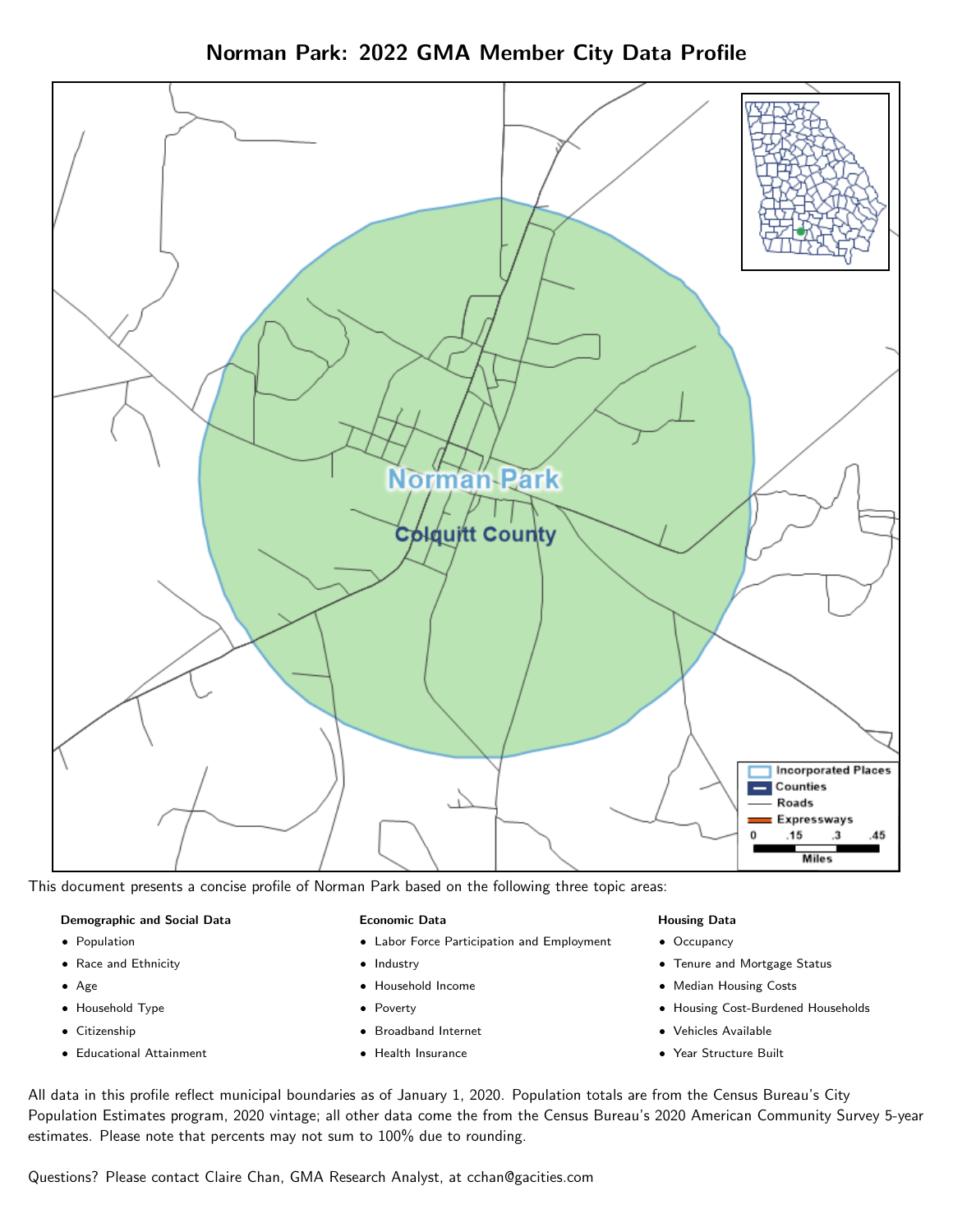# Norman Park: Demographic and Social



0% 2% 4% 6% 8% Male **Female** 8% 6% 4% 2% 85 and over 80-84 75-79 70-74 65-69 60-64 55-59 50-54 45-49 40-44 35-39 30-34 25-29 20-24 15-19  $10-14$ 5-9 Under 5

**Citizenship** 

Age



Source: American Community Survey, 2020 5-year estimates, table B05002 Source: American Community Survey, 2020 5-year estimates, table B15002

Race and Ethnicity



Source: U.S. Census Bureau, City Population Estimates, 2020 vintage Source: American Community Survey, 2020 5-year estimates, table B03002

## Household Type



Source: American Community Survey, 2020 5-year estimates, table B01001 Source: American Community Survey, 2020 5-year estimates, table B11001

### Educational Attainment



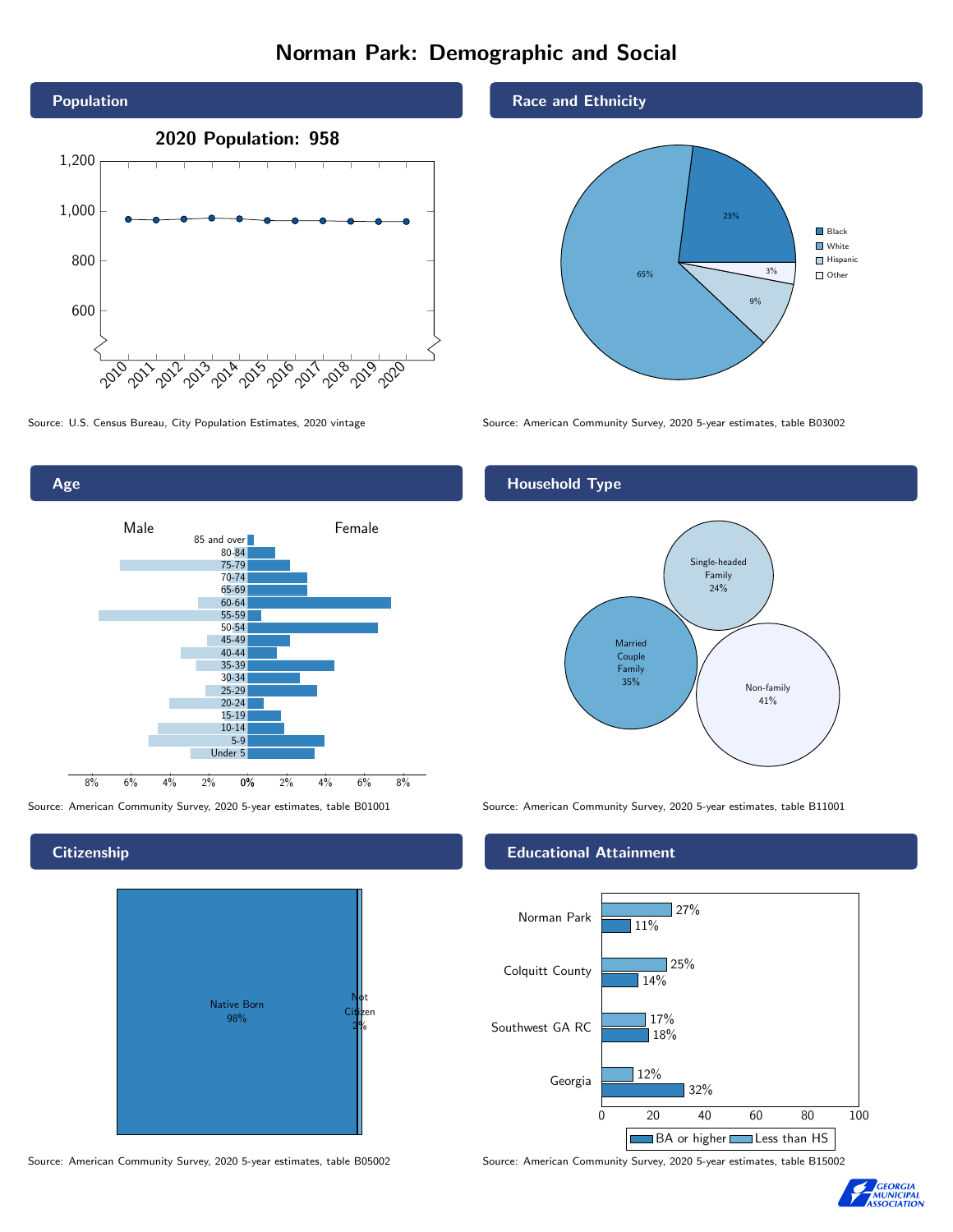# Norman Park: Economic



Source: American Community Survey, 2020 5-year estimates, table B23001 Note: Unemployment rate is based upon the civilian labor force.

### Industry

| Agriculture, forestry, fishing and hunting, and mining      | 19%   |
|-------------------------------------------------------------|-------|
| Construction                                                | 6%    |
| Manufacturing                                               | 13%   |
| <b>Wholesale Trade</b>                                      | $1\%$ |
| Retail Trade                                                | 10%   |
| Transportation and warehousing, and utilities               | 6%    |
| Information                                                 | $0\%$ |
| Finance and insurance, real estate, rental, leasing         | $0\%$ |
| Professional, scientific, mgt, administrative, waste mgt    | $2\%$ |
| Educational services, and health care and social assistance | 21%   |
| Arts, entertainment, recreation, accommodation, food        | 5%    |
| service                                                     |       |
| Other services, except public administration                | 6%    |
| Public administration                                       | 10%   |

Source: American Community Survey, 2020 5-year estimates, table C24030



Source: American Community Survey, 2020 5-year estimates, tables B19013 and B19025 Source: American Community Survey, 2020 5-year estimates, table B17010



### Health Insurance



Source: American Community Survey, 2020 5-year estimates, table B28002 Source: American Community Survey, 2020 5-year estimates, table B18135



#### Poverty